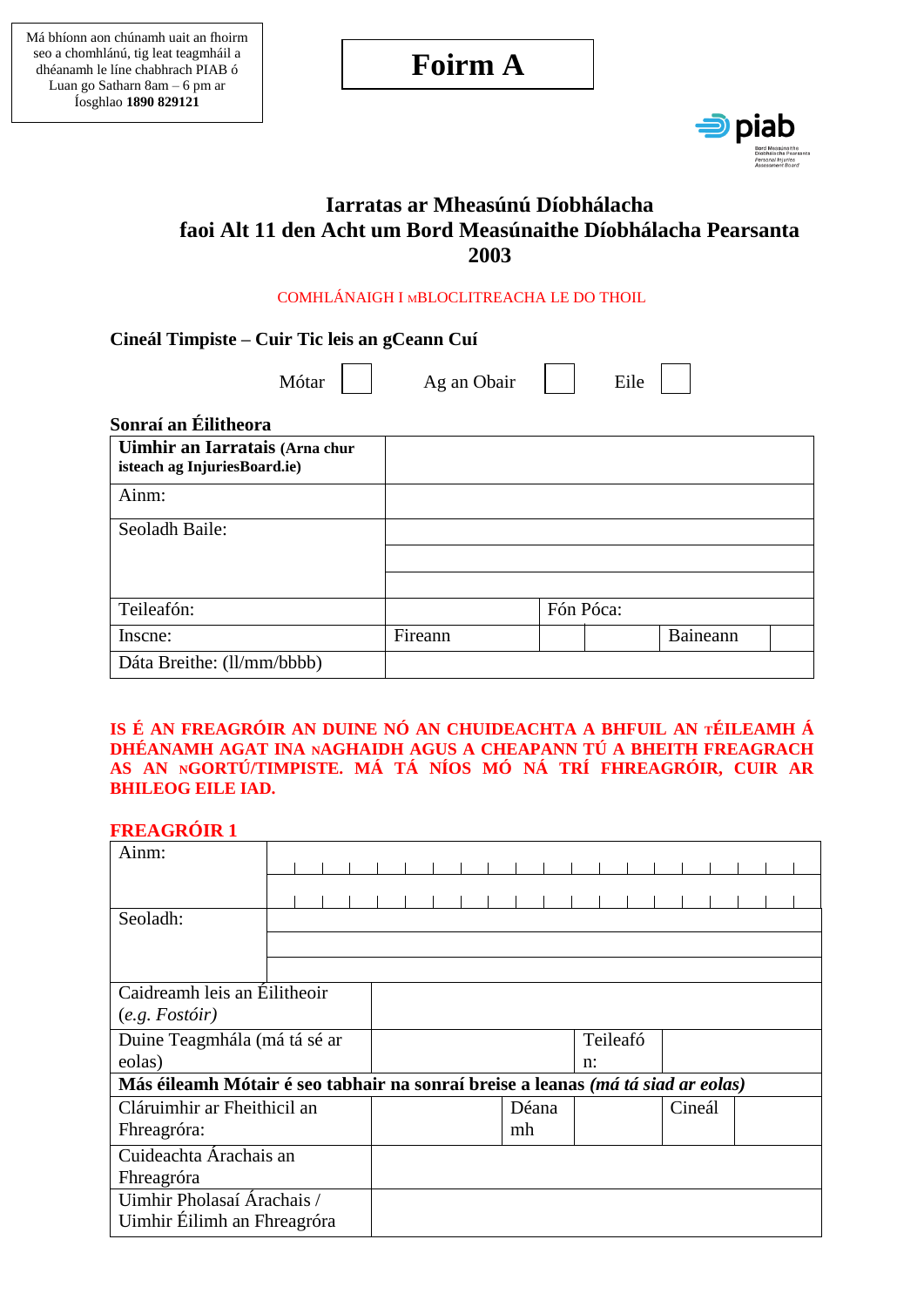# **FREAGRÓIR 2**

| THEITOINVIIN<br>Ainm:                                                            |  |  |  |  |    |    |       |    |          |        |  |  |
|----------------------------------------------------------------------------------|--|--|--|--|----|----|-------|----|----------|--------|--|--|
|                                                                                  |  |  |  |  |    |    |       |    |          |        |  |  |
|                                                                                  |  |  |  |  |    |    |       |    |          |        |  |  |
| Seoladh:                                                                         |  |  |  |  |    |    |       |    |          |        |  |  |
|                                                                                  |  |  |  |  |    |    |       |    |          |        |  |  |
|                                                                                  |  |  |  |  |    |    |       |    |          |        |  |  |
| Caidreamh leis an Éilitheoir                                                     |  |  |  |  |    |    |       |    |          |        |  |  |
|                                                                                  |  |  |  |  |    |    |       |    |          |        |  |  |
| (e.g. Fostóir)                                                                   |  |  |  |  |    |    |       |    |          |        |  |  |
| Duine Teagmhála (má tá sé ar                                                     |  |  |  |  |    |    |       |    | Teileafó |        |  |  |
| eolas)                                                                           |  |  |  |  |    |    |       | n: |          |        |  |  |
| Más éileamh Mótair é seo tabhair na sonraí breise a leanas (má tá siad ar eolas) |  |  |  |  |    |    |       |    |          |        |  |  |
| Cláruimhir ar Fheithicil an                                                      |  |  |  |  |    |    | Déana |    |          | Cineál |  |  |
| Fhreagróra:                                                                      |  |  |  |  |    | mh |       |    |          |        |  |  |
| Cuideachta Árachais an                                                           |  |  |  |  |    |    |       |    |          |        |  |  |
| Fhreagróra                                                                       |  |  |  |  |    |    |       |    |          |        |  |  |
| Uimhir Pholasaí Árachais /                                                       |  |  |  |  |    |    |       |    |          |        |  |  |
| Uimhir Éilimh an Fhreagróra                                                      |  |  |  |  |    |    |       |    |          |        |  |  |
| <b>FREAGRÓIR 3</b>                                                               |  |  |  |  |    |    |       |    |          |        |  |  |
| Ainm:                                                                            |  |  |  |  |    |    |       |    |          |        |  |  |
|                                                                                  |  |  |  |  |    |    |       |    |          |        |  |  |
|                                                                                  |  |  |  |  |    |    |       |    |          |        |  |  |
| Seoladh:                                                                         |  |  |  |  |    |    |       |    |          |        |  |  |
|                                                                                  |  |  |  |  |    |    |       |    |          |        |  |  |
|                                                                                  |  |  |  |  |    |    |       |    |          |        |  |  |
| Caidreamh leis an Éilitheoir                                                     |  |  |  |  |    |    |       |    |          |        |  |  |
| (e.g. Fostóir)                                                                   |  |  |  |  |    |    |       |    |          |        |  |  |
| Duine Teagmhála (má tá sé ar                                                     |  |  |  |  |    |    |       |    | Teileafó |        |  |  |
| eolas)                                                                           |  |  |  |  |    |    | n:    |    |          |        |  |  |
| Más éileamh Mótair é seo tabhair na sonraí breise a leanas (má tá siad ar eolas) |  |  |  |  |    |    |       |    |          |        |  |  |
| Cláruimhir ar Fheithicil an                                                      |  |  |  |  |    |    | Déana |    |          | Cineál |  |  |
| Fhreagróra:                                                                      |  |  |  |  | mh |    |       |    |          |        |  |  |
| Cuideachta Árachais an                                                           |  |  |  |  |    |    |       |    |          |        |  |  |
| Fhreagróra                                                                       |  |  |  |  |    |    |       |    |          |        |  |  |
| Uimhir Pholasaí Árachais /                                                       |  |  |  |  |    |    |       |    |          |        |  |  |
| Uimhir Éilimh an Fhreagróra                                                      |  |  |  |  |    |    |       |    |          |        |  |  |
| Sonraí na Timpiste                                                               |  |  |  |  |    |    |       |    |          |        |  |  |

| Dáta an ghortaithe / na timpiste                   |  |
|----------------------------------------------------|--|
| (11/mm/bbbb)                                       |  |
| Cén áit ar tharla an gortú /                       |  |
| timpiste? (tabhair an suíomh                       |  |
| cruinn más féidir)                                 |  |
| Cur síos gairid ar an gcaoi ar tharla an timpiste: |  |
|                                                    |  |
|                                                    |  |
|                                                    |  |
|                                                    |  |
|                                                    |  |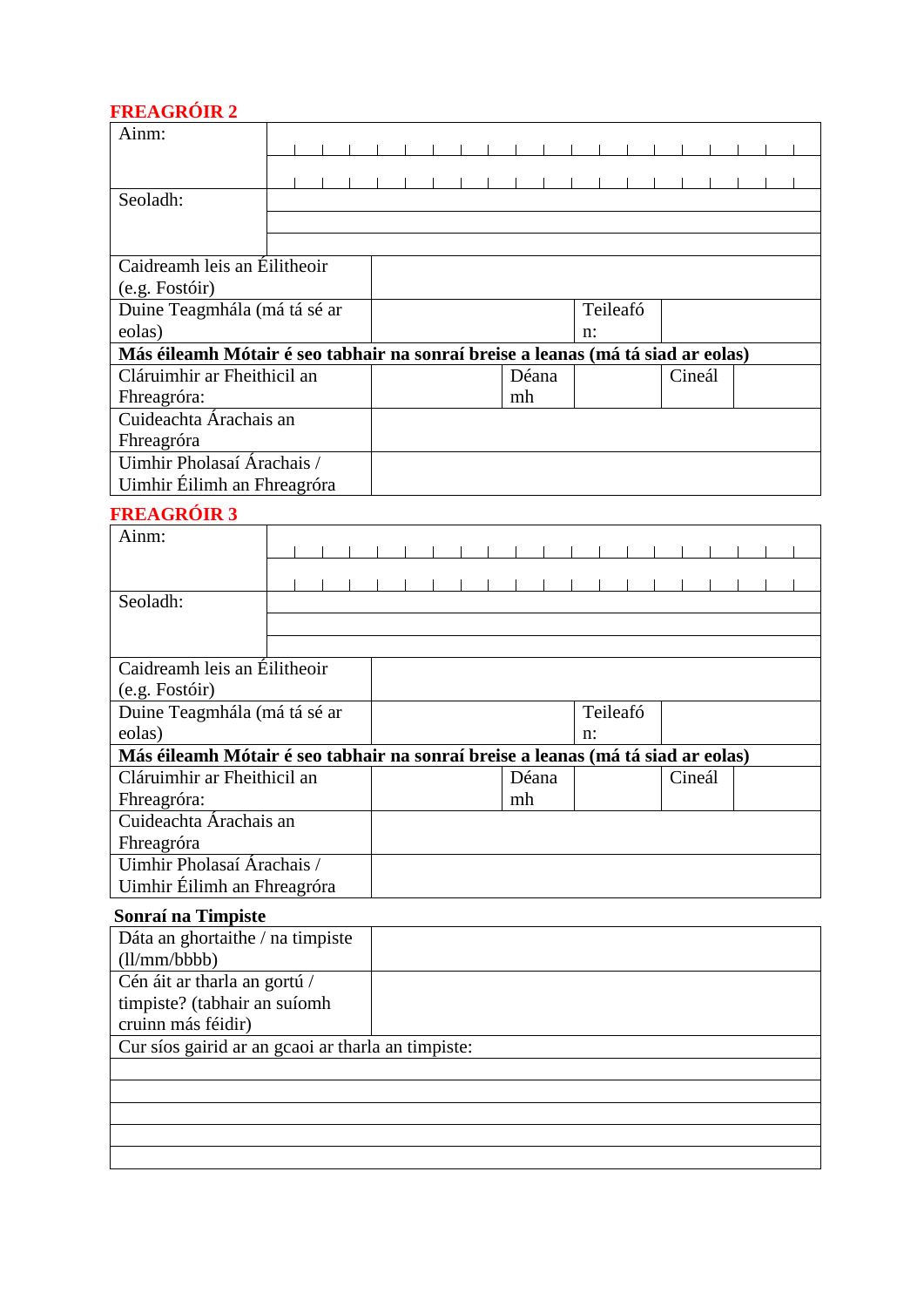# **Sonraí Gortaithe/Éilimh**

| Sonraí gairide an ghortaithe:                                                               |  |
|---------------------------------------------------------------------------------------------|--|
| Cén dáta ar lorg tú cúram leighis<br>don chéad uair?                                        |  |
| Cé uaidh ar lorg tú cúram<br>leighis don chéad uair?                                        |  |
| Ainm & seoladh an chúramóra<br>leighis atá agat anois má tá sé<br>difriúil ón gceann thuas. |  |

#### **Caithfidh tú tuairisc leighis ó do dhochtúir a chur isteach leis an iarratas. An bhfuil tú sásta go ndéanann an tuairisc leighis atá leis seo cur síos cruinn ar do ghortuithe?** Tá Níl

## **Mura bhfuil tú sásta tabhair breis eolais sa bhosca thíos**

#### **Gortuithe/riocht sláinte/timpistí a tharla roimhe seo atá ábhartha**

| Ar bhain aon ghortú eile duit nó an raibh aon riocht sláinte ag gabháil duit nó an raibh aon timpiste<br>eile agat le cúig bliana anuas atá ábhartha leis an éileamh seo, má bhí éileamh ar chúiteamh i<br>gceist nó mura raibh? |              |            |
|----------------------------------------------------------------------------------------------------------------------------------------------------------------------------------------------------------------------------------|--------------|------------|
|                                                                                                                                                                                                                                  | <b>Bhain</b> | Níor bhain |
| Má bhain, tabhair sonraí iomlána                                                                                                                                                                                                 |              |            |
|                                                                                                                                                                                                                                  |              |            |
|                                                                                                                                                                                                                                  |              |            |
|                                                                                                                                                                                                                                  |              |            |
|                                                                                                                                                                                                                                  |              |            |
|                                                                                                                                                                                                                                  |              |            |
|                                                                                                                                                                                                                                  |              |            |
|                                                                                                                                                                                                                                  |              |            |